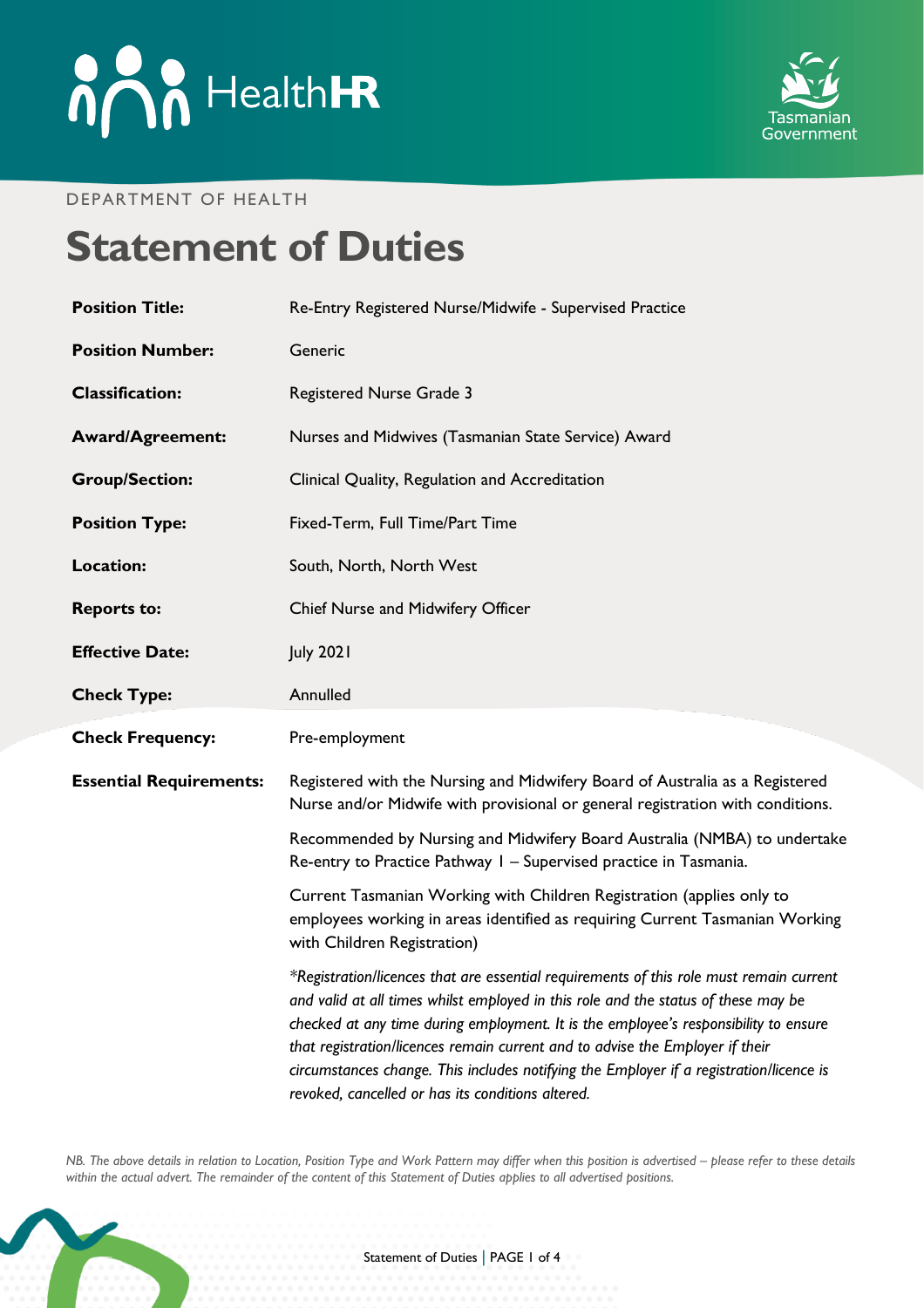

## **Primary Purpose:**

The Re-Entry Nurse/Midwife-Supervised Practice is required to:

- Actively participate in Nursing and Midwifery Board of Australia (NMBA) approved learning plan in accordance with the NMBA, Agency and legal requirements.
- Participate in clinical activities and duties under supervision to meet the requirements set by the NMBA in order to have general registration as a Registered Nurse or Registered Midwife.

### **Duties:**

- 1. **Nursing Care**
	- a) Practice in accordance with the NMBA codes and guidelines for registered nurses and midwives policy for re-entry to practice pathway 1.
	- b) In collaboration with members of the healthcare team plan, implement and evaluates patient/client care.
	- c) Involve patients/clients and their families/significant others in the planning and implementation of care.
	- d) Contribute to the maintenance and promotion of a safe work environment.
	- e) Understand and adhere to relevant legislation, policies and procedures.
	- f) Maintain accurate and objective documentation.
	- g) Actively participates in the Supervised practice learning plan.

#### 2. **Teamwork**

- a) Interact effectively with patients'/clients' families and other health team members to facilitate the provision of optimum patient/client care.
- b) Work effectively within a multidisciplinary team, contributing to a strong team approach through open communication and a positive supportive approach.
- c) Actively contribute to the communication process, including attending and participating in team meetings.

#### 3. **Excellence in Practice**

- a) Active involvement in maintaining and continually improving the quality of patient/client care. This may include participation in research and evidence-based practice.
- b) Contribute to the review and development of innovative procedures, policies and best practice related to patient/client care.
- c) Participate in the development and revision of documentation relating to nursing based best practice in the defined practice area.
- d) In partnership with the patient/client, plan care to provide agreed patient/client outcomes.
- e) Evaluate the effectiveness of nursing strategies towards meeting anticipated patient/client outcomes.

#### 4. **Learning Culture**

- a) Identify and meet educational needs of patients/clients and their families/significant others.
- b) Develop, implement and evaluate teaching plans for patients/clients that meet their learning needs and facilitate informed decision making.

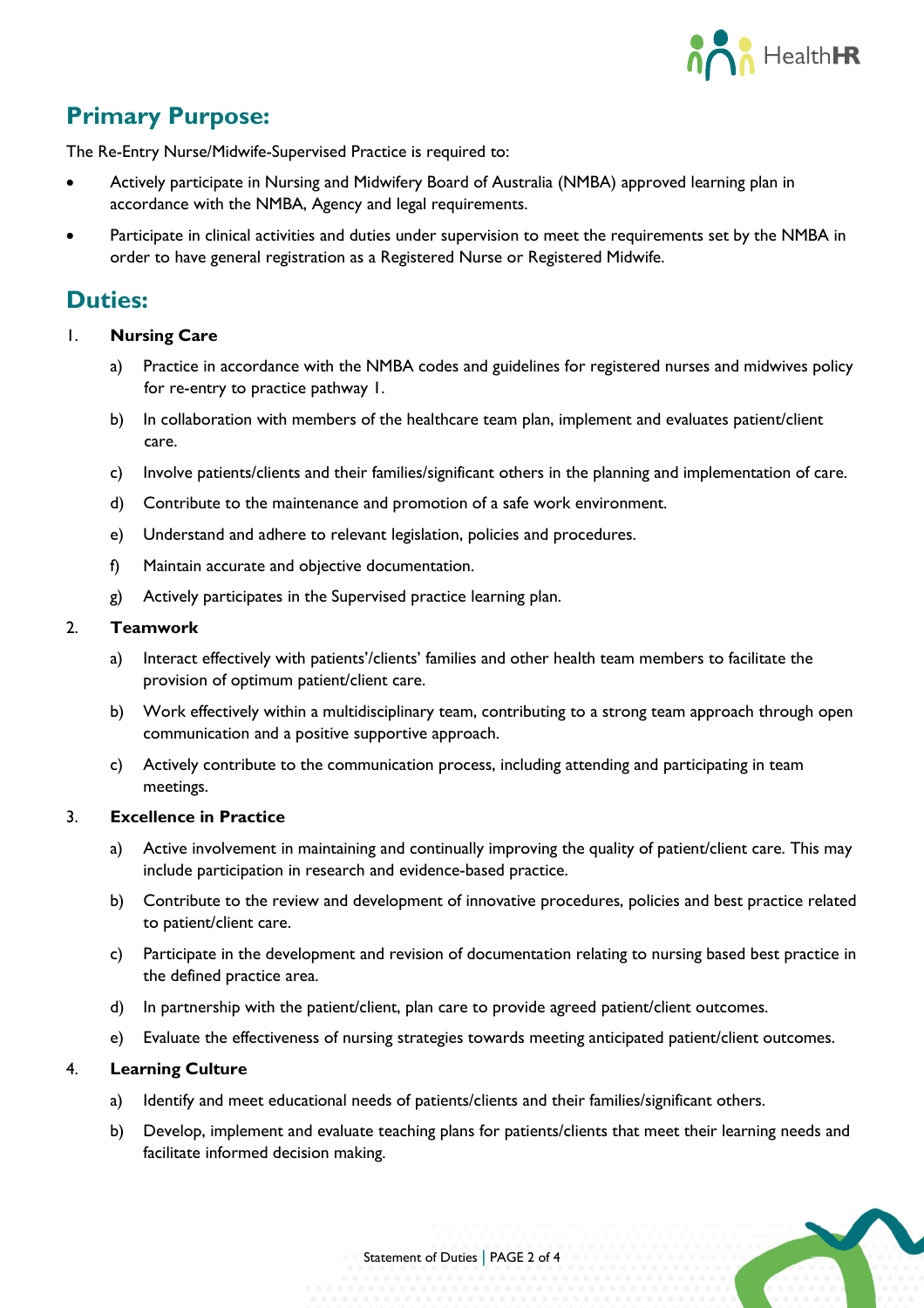

- c) Participate and contribute to a learning environment, through continuing education, professional development and attendance at conferences and relevant fora.
- d) Maintain knowledge of innovations in clinical practice and research.
- 5. Actively participate in and contribute to the organisation's Quality & Safety and Work Health & Safety processes, including in the development and implementation of safety systems, improvement initiatives and related training.
- 6. The incumbent can expect to be allocated duties, not specifically mentioned in this document, that are within the capacity, qualifications and experience normally expected from persons occupying positions at this classification level.

## **Key Accountabilities and Responsibilities:**

- The Re-entry Nurse/Midwife Supervised Practice is accountable to and works under the general direction and guidance of the Nurse Unit Manager/Team Leader and/or Clinical Coordinator/Clinical Nurse Consultant/Clinical Nurse Specialist. Guidance and support are provided by other senior experienced Registered Nurses and health professionals for initiating, implementing and evaluating quality nursing care.
- Where applicable, exercise delegations in accordance with a range of Acts, Regulations, Awards, administrative authorities and functional arrangements as mandated by Statutory office holders including the Secretary and Head of State Service. The relevant Unit Manager can provide details to the occupant of delegations applicable to this position.
- Comply at all times with policy and protocol requirements, including those relating to mandatory education, training and assessment.

## **Pre-employment Conditions:**

*It is the Employee's responsibility to notify an Employer of any new criminal convictions during the course of their employment with the Department.*

The Head of the State Service has determined that the person nominated for this job is to satisfy a pre-employment check before taking up the appointment, on promotion or transfer. The following checks are to be conducted:

- 1. Conviction checks in the following areas:
	- a) crimes of violence
	- b) sex related offences
	- c) serious drug offences
	- d) crimes involving dishonesty
- 2. Identification check
- 3. Disciplinary action in previous employment check.